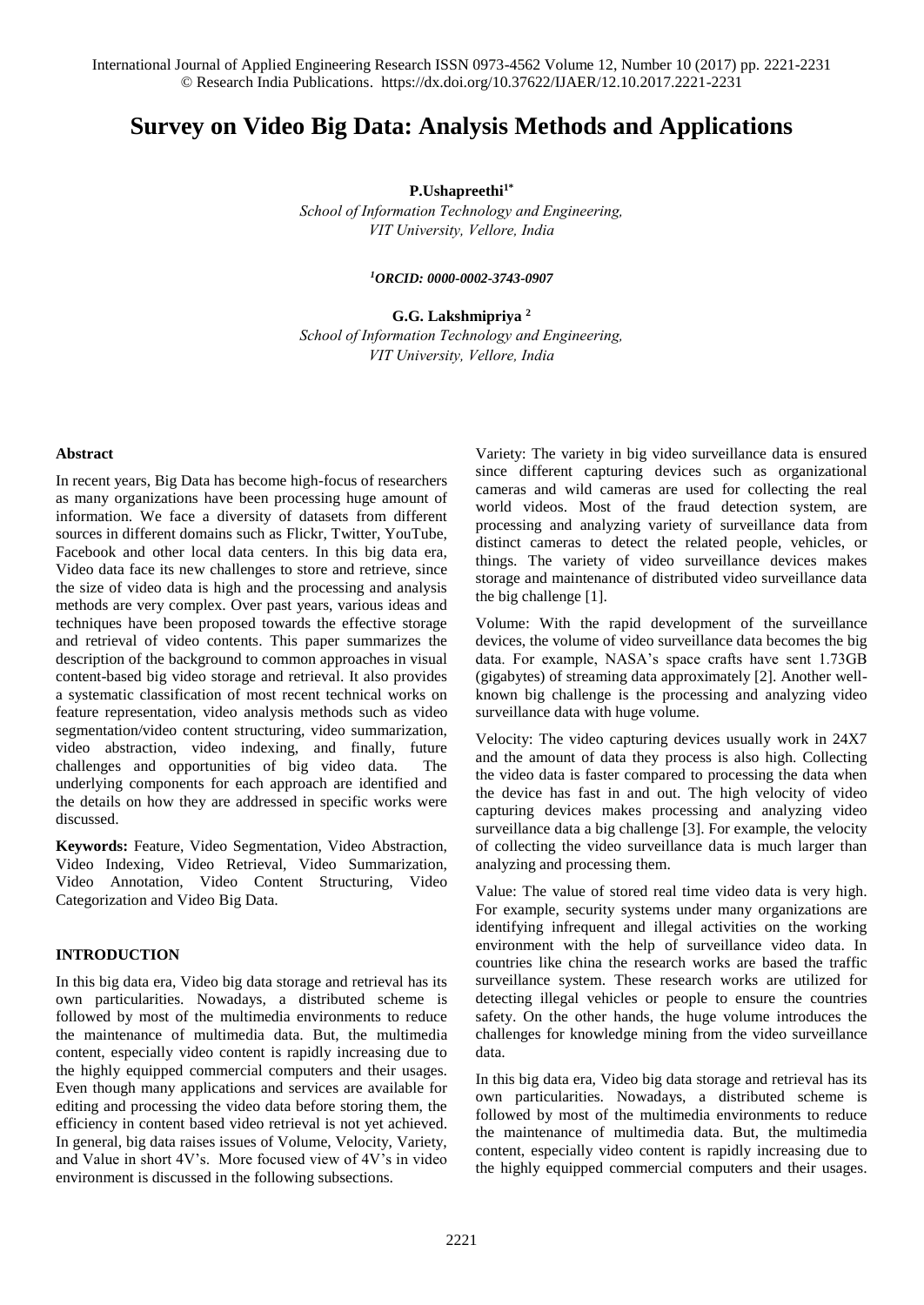Even though many applications and services are available for editing and processing the video data before storing them, the efficiency in content based video retrieval is not yet achieved. In general, big data raises issues of Volume, Velocity, Variety, and Value in short 4V's. More focused view of 4V's in video environment is discussed in the following subsections.

Variety: The variety in big video surveillance data is ensured since different capturing devices such as organizational cameras and wild cameras are used for collecting the real world videos. Most of the fraud detection system, are processing and analyzing variety of surveillance data from distinct cameras to detect the related people, vehicles, or things. The variety of video surveillance devices makes storage and maintenance of distributed video surveillance data the big challenge [1].

Volume: With the rapid development of the surveillance devices, the volume of video surveillance data becomes the big data. For example, NASA's space crafts have sent 1.73GB (gigabytes) of streaming data approximately [2]. Another wellknown big challenge is the processing and analyzing video surveillance data with huge volume.

Velocity: The video capturing devices usually work in 24X7 and the amount of data they process is also high. Collecting the video data is faster compared to processing the data when the device has fast in and out. The high velocity of video capturing devices makes processing and analyzing video surveillance data a big challenge [3]. For example, the velocity of collecting the video surveillance data is much larger than analyzing and processing them.

Value: The value of stored real time video data is very high. For example, security systems under many organizations are identifying infrequent and illegal activities on the working environment with the help of surveillance video data. In countries like china the research works are based the traffic surveillance system. These research works are utilized for detecting illegal vehicles or people to ensure the countries safety. On the other hands, the huge volume introduces the challenges for knowledge mining from the video surveillance data.

Meng Wang and Hong-Jiang Zhang provided the details on hierarchical decomposition and representation of video content [4] which is shown in Fig. 1. It visualizes the origin of features, feature extraction, methods of video analysis and application of base methods. Since features are the base for all video analysis methods and applications, study on features is essential. This paper describes various types of features and their usage in various recent research works. Feature representation is the process of extracting features and reduction in the feature dimension to utilize them in the video analysis methods and applications. Video analysis methods are used for tracking the objects and events in such important applications as robot vision, object-based auto-focusing, activity recognition, and intelligent surveillance systems.



**Figure 1.** Features – base for video analysis process.

# **FEATURES CLASSIFICATION**

In this digital era, capturing and sharing videos happens very often in our day-to-day life. Even people without the knowledge of video have their own media devices and increase the amount of daily media content. The data in/out to the big data system can be in different formats, such as text, image, audio or video. Proper feature identification and representation methods are needed for effective storage and retrieval of video data since several types of features are identified by the researchers.

The prominent features provide the successful video categorization systems, which recognize various video categories, eventhough the video is multimodal and it has various intra-domain variations. Video is multimodal, because it contains both visual and acoustic channels for capturing visual and audio information respectively. For effective video categorization these two channels must be interdependent and should be used together. In recent years, several features namely static features, motion features, acoustic features and semantic features have been identified and the same are discussed in the following section.

# *A. Low level features*

Static Features: The video is divided into frames and shots to extract the static features. Static features are used by most of the image and video analysis techniques since it needs low computational cost and provides comparably high performance in many applications.

Color information is the basic feature used in earlier video analysis works [5 -8]. Authors of [5] utilized textural measures along with color feature based on covariance and provides a new feature named Color Wavelet Covariance (CWC). The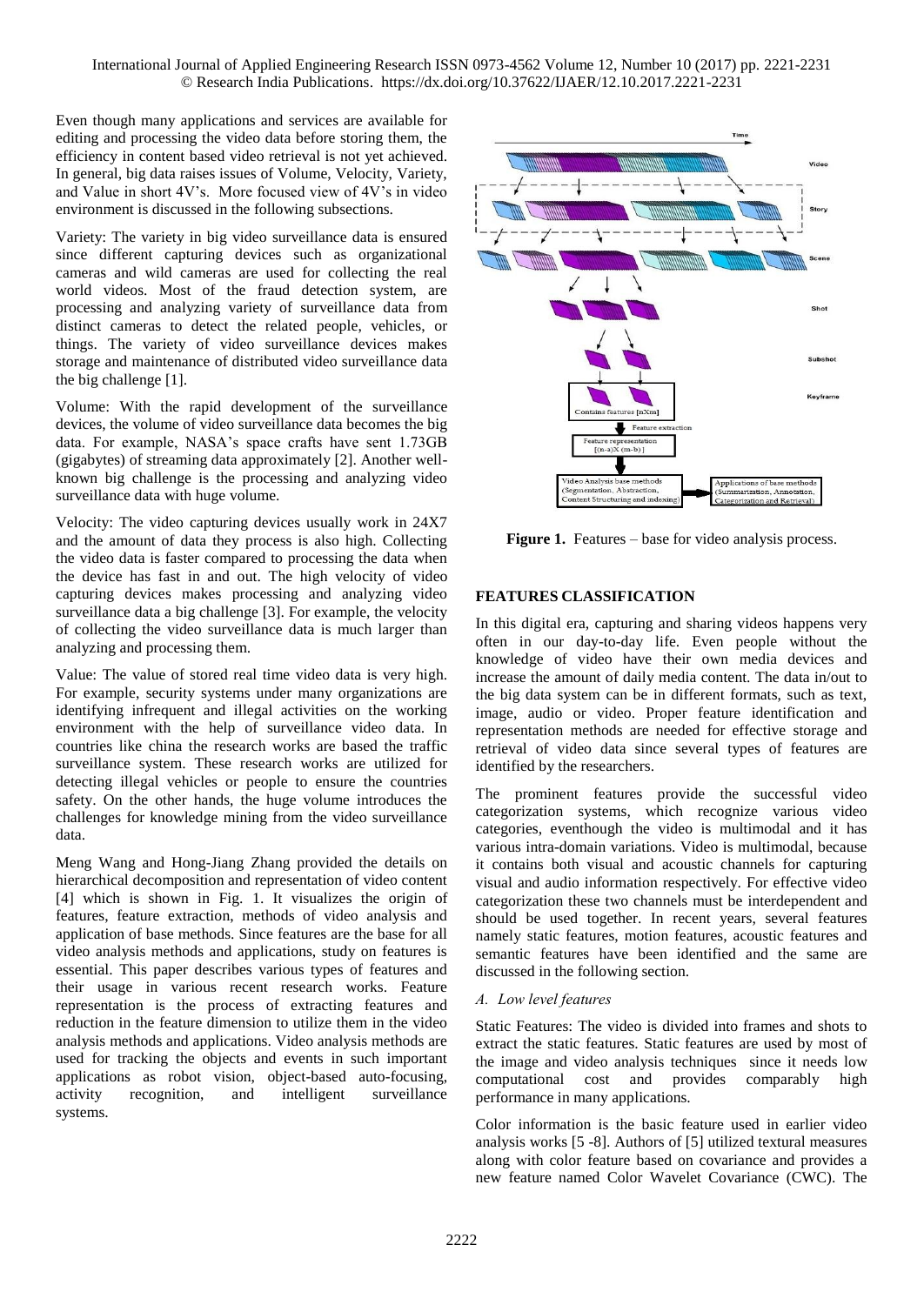specificity and sensitivity were estimated for color colonoscopic videos using a Linear Discriminant Analysis (LDA) and the performance is high for that specific dataset.

Efficient object segmentation is achieved in [6] using edge information. Self-Organizing Feature Map (SOFM) neural network is used for transforming multiple feature space to onedimensional label space.

An edge fusion process is deployed for incorporating edge information with SOFM neural network. Histogram of Orientated Gradients (HOG) [7] is well known among numerous existing image features. Several other features are also widely used. In addition to that Scalable Invariant Feature Transform (SIFT) and color SIFT [8] are also the most popular for modelling the color information.

Recently, dominant color features are taken algorithm for video cut detection in [9].This work is based on block based histogram differences and the performance is comparably high with existing color feature methods.

Convolutional Neural Network (CNN) based models are also used as static appearance features for video analysis. Framelevel features of ImageNet [10] dataset are extracted from proposed CNN model for action recognition and the performance is reported as comparably high [11].

Static appearance features does dot incorporate any temporal information in the video. So, the value of such features is considerably less in activity recognition and moving object recognition. Due to these inconveniences of static features, the attraction towards motion features was increased in video analysis and the same is discussed in the next section

Motion Features: Motion is the key feature incorporates temporal information and object movements of videos. Different from the static appearance features such as color, texture, etc. motion features are more objective and consistent. Because of this motion, features possess high value for understanding object actions and complex events. Apart from static features, the motion features needs to be extracted efficiently to obtain content-based video processing. Even in most of the research works [12, 13] manual motion feature extraction has been taken and ontology model is used for motion feature representation. This approach is compared with dense trajectories and competitive results are exhibited. In [14] motion features are used with ontology representation, however, event extraction is manual.

3D spatial-temporal space is used to get the motion features by extending the frame based image features. Space-Time Interest Points (STIP) is an extension of Harris corner patch detector which provides extracted motion key features but the pixel values vary in both space and time dimensions [15]. Tracking densely sampled patches provides dense trajectory features by computing Local descriptors among densely sampled patches. This feature has been popular and provided promising performance compared to all the popular benchmarks [16]. CNN model for temporal features of videos is proposed and utilized for motion features where stacked optical flow images are taken as inputs instead of video frames [17]. High level features occupies much space comparably low level features, hence the retrieval time gets increased. Acoustic Features:

Some researchers [18, 19] made a try with a different feature known as acoustic features, since it is comparably easy to extract and provides valuable and highly complementary information. Instead of visual features, spectral form of an audio signal is utilized and named as Mel-Frequency Cepstral Coefficients (MFCC) descriptors [18]. MFCC descriptors are encoded with the standard straight forward approach Bag-Of-Words (BoW) representation and achieved top-notch performance [19]. Similar representations have been used in recent works but the issue arises when the complexity increases to recognize natural and artificial sounds, hence acoustic features are considered in any recent video analysis researches.

# *B. High Level Features*

Semantic features: A semantic feature is a method for expressing the pre-established semantic properties of the object. Both low-level features and additional knowledge of a specific domain are integrated in high-level semantic features. Because of the compactness of high-level semantic features the video retrieval is fast, easy and more intuitive. Efficient techniques for video analysis according to their high-level semantics are most necessary in many applications. The researches related to video analysis and semantic features are discussed in this section.

Semantic features are used by BilVideo [20], extended-AVIS [21], multiView [22] and classView [23] but no ontologybased models is used for extracting semantic features. A Video Event Recognition Language (VERL) and Video Event Markup Language (VEML) are proposed with semantic features [12]. Domain based ontology designing is achieved by VERL and manual annotation for VERL videos are obtained by Video Event Markup Language (VEML). The manual annotation and lack of low level processing are the identified drawbacks of this study. WordNet consists of Semantic hierarchies, which are used to obtain visual appearance learning by studying the inter-class relationships among objects and events [24]. A systematic approach to address the problem of designing ontologies for semantic feature extraction is presented in [25]. Semantic relations between visual symbols in the key frames are some researchers' attention. [26] presented a framework that generates text descriptions of image and video content based on image understanding namely Image parsing to Text description (I2T).

In paper [27] the author proposed a novel semantic-based heterogeneous Transportation Media Retrieval (TMR). TMR supports the function of retrieving different media types such as image, video, audio and text. The semantic fields are extracted from the user annotation and both media document data and semantic information are stored. The information is retrieved based on the query using the semantics and documentation. Semantic features are utilized for their effective and economical architecture for semantic-based heterogeneous multimedia big data retrieval [28]. They follow below steps and provided an appealing performance in video retrieval. Initially, Heterogeneous multimedia retrieval is done followed by Extracting and representing semantic information for heterogeneous multimedia. NoSQL-based approach to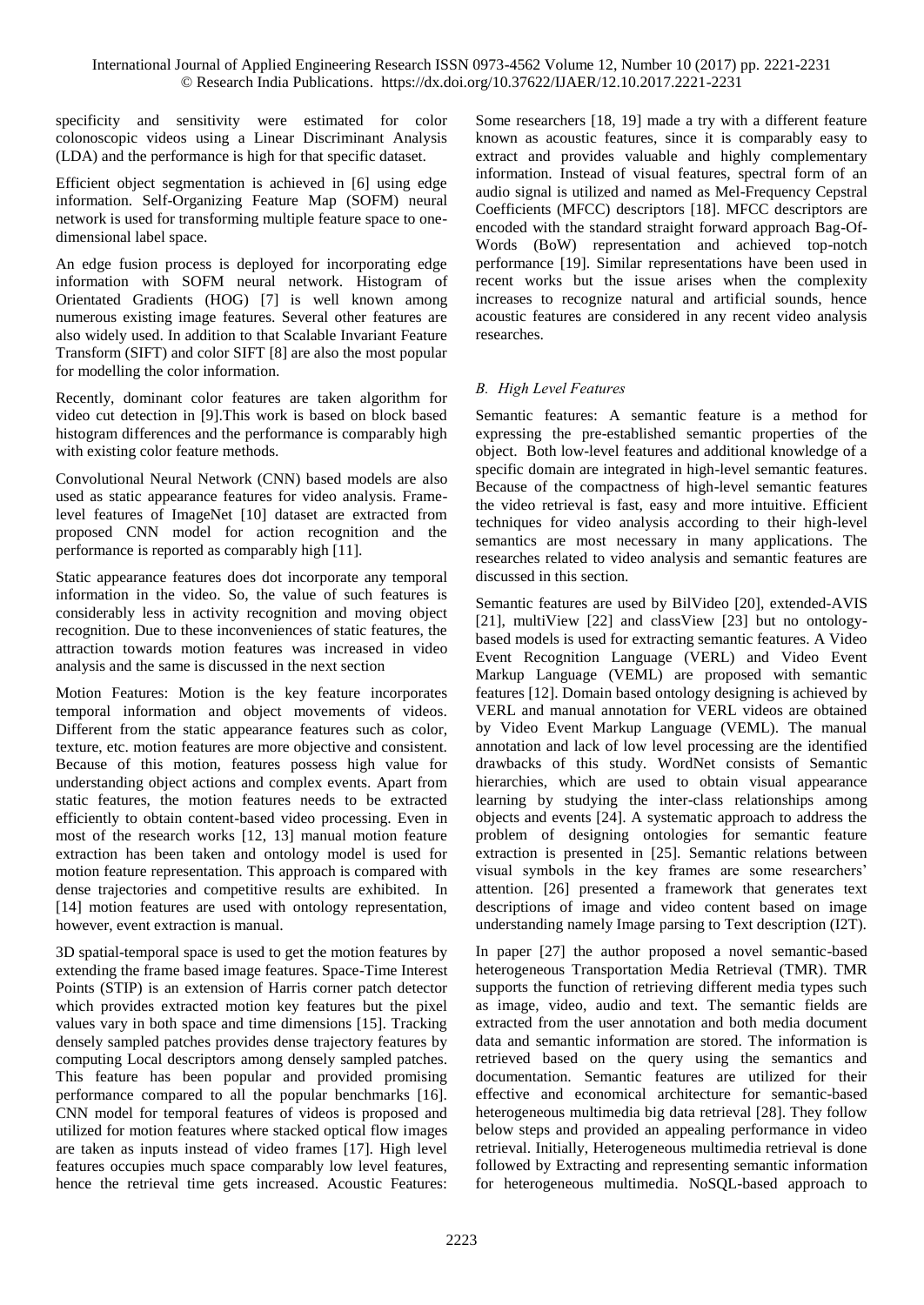semantic storage and a MapReduce-based retrieval algorithm is used. A semantic based model is proposed for representing and organizing video big data using a video structural description technology which includes the domain knowledge on Computer vision, Semantic web, Semantic link network, Cloud computing [1]. Incremental probabilistic Latent Semantic Analysis for video retrieval is very recent approach in semantic feature representation. They have compared their work with several other benchmarks like pLSA, LDA, FSTM. [29]

According to fig. 1 features are the base for all video analysis methods and applications. We have discussed various research works based on different features. After choosing the specific feature and feature representation method, it can be applied to video analysis methods for processing the video big data. Next section explains recent researches utilizing various video analysis methods

### **VIDEO ANALYSIS – BASE METHODS**

Finally, complete content and organizational editing before formatting. Please take note of the following items when proofreading spelling and grammar:

#### *A. Video (temporal) Segmentation*

Video (temporal) segmentation is the process of partitioning a video sequence into disjoint sets of consecutive frames that are distinct according to particular criteria. The video is partitioned into shots, camera-takes, or scenes in the most common types of segmentation. A camera take is a sequence of frames captured by a video camera during its start and respective stop moment. Shot is a continuous sequence of frames belonging to a single camera take in an edited video [30]. In paper [31], the lower level features L0 gradient is taken for video segmentation. The input video is converted into frames obviously. Then the image patches are over segmented and output descriptors are generated for the image patches. Gradients are identified for this output descriptors and they are minimised. The advantage of this approach is the 3D output video representation which is generated by applying fused co-ordinate descent algorithm on the 2D images. The major steps of [31] are explained in fig. 2.



**Figure 2.** Steps in video segmentation under L0 minimization[31]

An efficient approach to foreground extraction is proposed in [3] using spatio-temporal decorrelated block features.

The specific advantage of this approach is it uses compressed images in the video. So, storage and computational resources are not needed for all the stages in the foreground extraction.

Apart from other researchers [32] studied the segmentation for the video with and without illumination changes. Gaussian mixture models are used to capture the lower level features of the frames. Then self- organised maps were created based on the features. Illumination sensitive method is the advantage of this approach. The types of cameras used in this approach hemispheric and normal camera with and without light effects. The basic structure of the segmentation process is described in figure 3.



**Figure 3.** Basic structure of the segmentation process [32]

A new Auto-Adaptive Parallel SOM Architecture (AAPSA) is developed based on Self Organized Maps (SOM), shown in fig. 4 [33].



**Figure 4.** AAPSA Architecture[33]

In this work also the SOM are created, but the difference between the work in [32] and this work is initial frame monitoring and severe foreground analysis to achieve minimum false positive rates. Moreover commerce approach produced the best segmentation results for both static and dynamic objects compared to all state of art models.In paper [34] the authors developed an efficient method for figureground segmentation using Feature Relevance (FR) and active contours. This work needs it training phase for computing foreground segmentation and figure ground separation.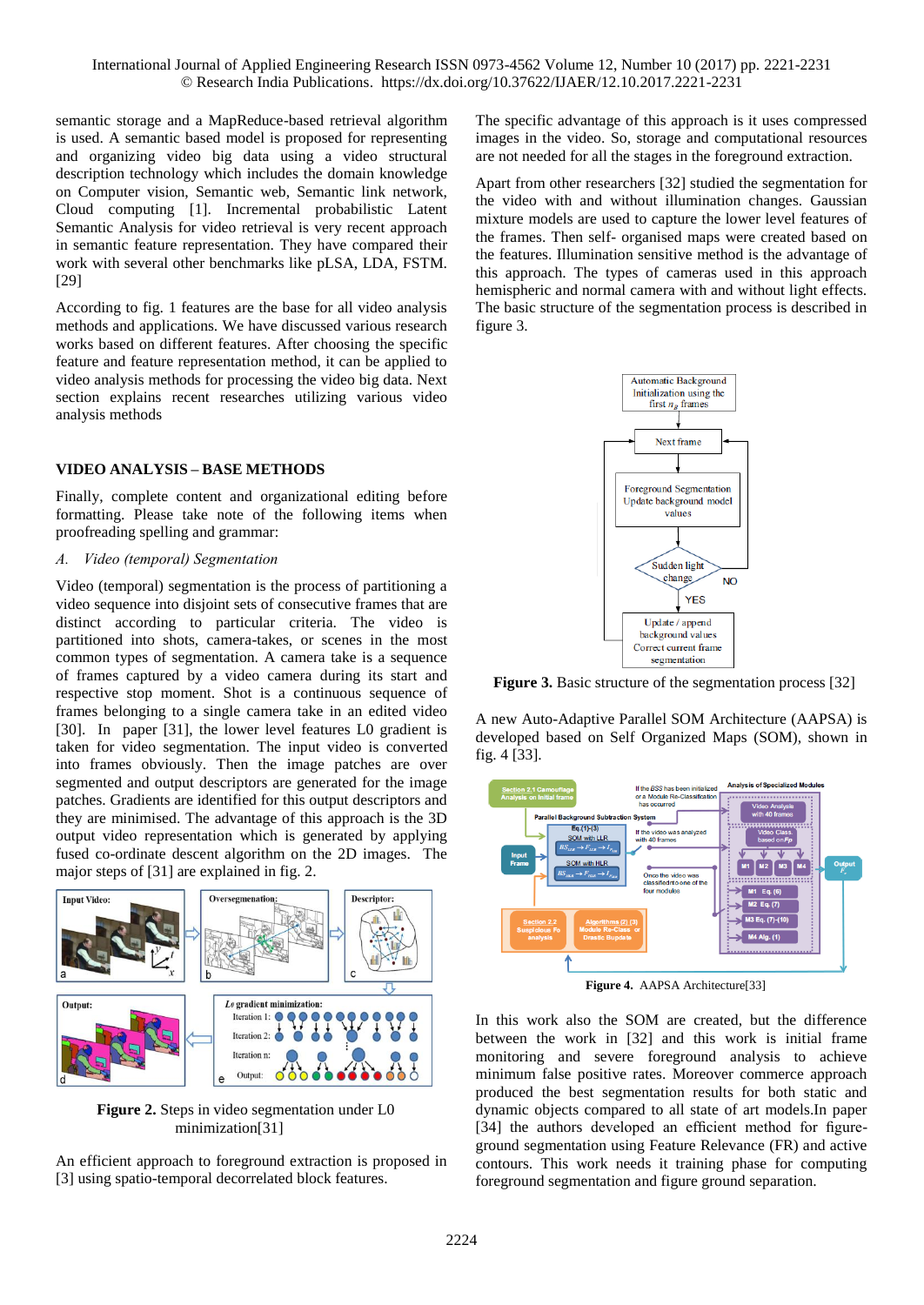The objects of interest are calculated based on FR and contour information. Appealing performance is achieved through this method but the performance is based on the training set. Steps for training phase and segmentation phase for both image and video frames are clearly organised in fig. 5.





Figure 6. Model for moving object segmentation [35]

A moving object segmentation method is presented in [35] Objects were identified by capturing their block motion vectors and their orientation. Motion manipulation (quantization) was done after identifying the direction of the objects using histograms. The moving objects are represented optimally using inbuilt chip/software. The advantage of this approach is the easy and efficient computation structure for object labelling; In addition, embedding the chip with labelling software is also very easy. The computational structure is shown in fig. 6.

# *B. Video Content Structuring*

Video content structuring is the process of dividing the videos into smaller units. The smaller units are further divided until we get frames/key frames. The major purpose of this video decomposition is to index the lengthy and unstructured videos.

The contents are properly structured based on video indexing which leads to efficient content based video processing and retrieval. Generally a video can be structured as the following hierarchical form.

"videos->stories->scenes -> shots->subshots->keyframes"

A hierarchical video summarization is proposed in [37]. The video is converted into shots and key frames using affinity matrix. Both static and dynamic summaries are generated using video content structuring.

Recently, a fully automatic system for extracting the semantic structure is presented in [38]. Academic presentation videos are captured on stage with camera motions such as panning, tilting, and zooming. The advantage of this system is that it keeps track of both projection screen and the presenter and provides efficient summarization than general video summarization methods. But the semantic structure is created only for lecture videos, since it is not a generic approach.

Moreover, video content structuring is the well-known video processing method for the application, video summarization. The summarization produced by using video content structuring is majorly used for fast and efficient video retrieval.

## *C. Video Abstraction*

Video analysis applications are demanded nowadays due to the recent advancements in video technologies and its widespread usage in distributed network infrastructure. A topnotch research area, named as video abstraction is introduced for the efficient and user-friendly storage - retrieval of video contents. The video digest (video abstract) is obtained from the closed-caption information residing in the videos [40]. This method segments the videos and provides the appropriate video abstracts automatically by utilizing low level features. The user will gain the searched video sequence in a specified time constraint during browsing and navigation with the help of good video abstract.

In general, video summary and video skimming are known as two types of video abstraction [41]. Video summary provides the key frame images and skimming provides the prominent images along with the audio information. Video skimming is further classified into two sub-types namely, highlight and summary sequence. Highlight consists of most interest regions of the video and summary sequence provides the short information about whole skimming video.

Authors of [42] introduced a new mixture model for generating video abstraction. The principle method of this work is relational graph representation. The basic steps of this approach are conversion of video into frames, identification of prominent feature vector for each frame, conversion of feature vectors into graphs, partitioning the graphs into connected sub graphs, dimensionality reduction of the data set, applying the mixture model to generate the automatic video abstraction. Regularization fusion object tracking is introduced in [43] objects are identified by utilizing the kernalised confidence and object motion trace regularizes were utilized for label assignments on real time video object motion features are identified using circulant Matrix and the identified objects are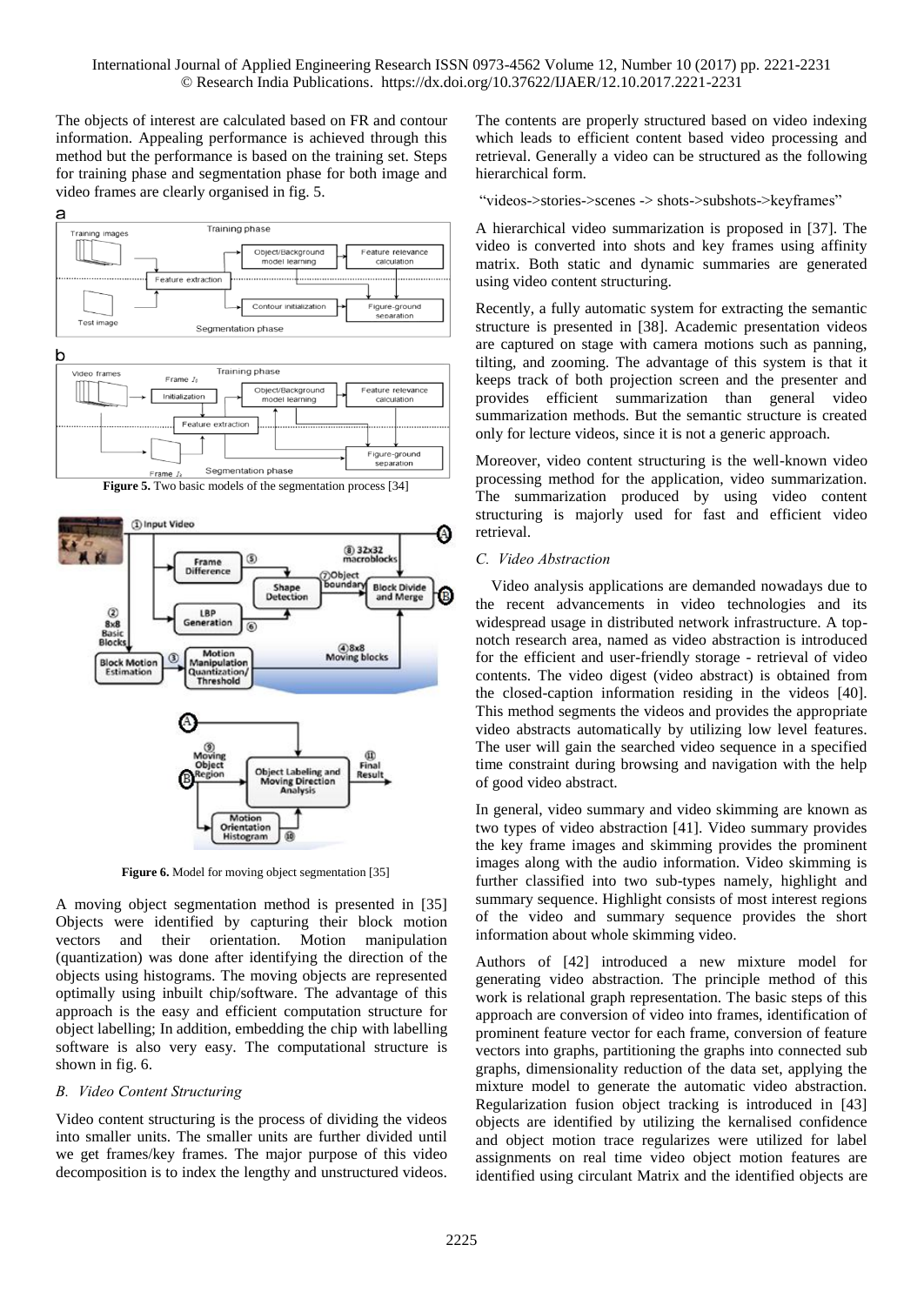presented using graph based representation the advantage of this method is its usage in real time environment without any code Optimization.

Abstraction is a short representation of an original video using the features identified in the video, and widely used in video annotation, summarization, and retrieving. Instead of having unordered group of information for retrieval, ordered information leads to an efficient and effective retrieval. This induced the motive for considering the video analysis method called video indexing and the same is discussed in the next section.

## *D. Video Indexing*

Indexing is the process of sorting the video content for dynamic and efficient video storage and retrieval. Conventional video indexing methods are utilised for creating video indexing guidelines for the data set CORPORA [44]. Both static background region identification and dynamic motion of objects are considered for video indexing. 3 factors such as viewer response, variations among viewers and data set creation are best for the effective indexing in this work.

Recent layered video indexing method is presented in [45]. The author created an innovative mobile video search system by developing an efficient video indexing method the work is well advanced because the search system enables the cloud storage access with the help of audio - video signatures. This method considers user experience and improves it by search accuracy and Lo retrieval latency.

A different manual indexing method is proposed in 46. Likelihood between the low level features Bag Of Words (BOW) and Support Vector Machines (SVM) models are utilised for identifying the prominent regions of the video. The imitations of humans, such as hand movements are taken as major key motion activities and the action is predicted and validated with behavioural and neural levels. These action details are utilized for indexing the social media interaction videos.

Widely used applications of the base video analysis methods are video summarization, annotation and categorization. The next section discussed the recent researches in aforementioned applications.

# **APPLICATIONS OF BASE VIDEO ANALYSIS METHODS**

# *A. Video Summarization*

Video summarisation is the process of creating a summary of digital video. Efficient summary must possess the following principles: 1) the events mentioned in the summary must be key/ prominent events in the video. 2) The continuity of the events should be insured using the summary. 3) The event in the summary should not possess any replica. Two types of summary are physical summary (based on physical property) and semantic summary (based on meaning) [47].

Authors of [48] proposed a basic video summarisation method by utilising both static features and dynamic features. Each shot is extracted on the threshold of the adjacent frames are

identified by applying dwt discrete wavelet transform. Pixels of Interest are gathered from the threshold and the high resolution values for the pixels are calculated. The dynamic wavelet features are also gathered and combined with the static features, because static features of dominating in some videos and dynamic features are dominating in other videos. Fig. 7 shows the basic steps followed in [48].



**Figure 7.** Summarization steps [48]

In papers [49] , authors developed keyframe based approach for video summarisation. Static features, such as mean variance, skew and kurtosis are calculated for each image blocks in the frames. The frame which is having maximum mean and variance selected as keyframe and it is utilised for video summarisation. Semantically meaningful video summaries are generated in [50]. Advantage of this method is gathering the user performance for efficient video summarisation. The video information is stored in the database and it is provided for various video analysis systems like open CV, face recognizer, scene change detection and shot boundary detection.

These systems are working on creating metadata for these videos and the same is passed to the database. The metadata is the semantic information which is utilised for video summarisation. Semi-automatic annotation is also provided to the user. Fig. 8 shows the procedural steps followed in [50]. A divide-and-conquer based framework for an efficient summarization of big video data is proposed in [51]. The original video is divided into shots. The advancement in this approach is that the viewers neuronal signals are also captured for analysing the key frames(prominent regions). The aural and visual information in the video is processed by Teager energy and motion intensity respectively. The information collected using all the above methods are combined to create new aggregate summary for the given video.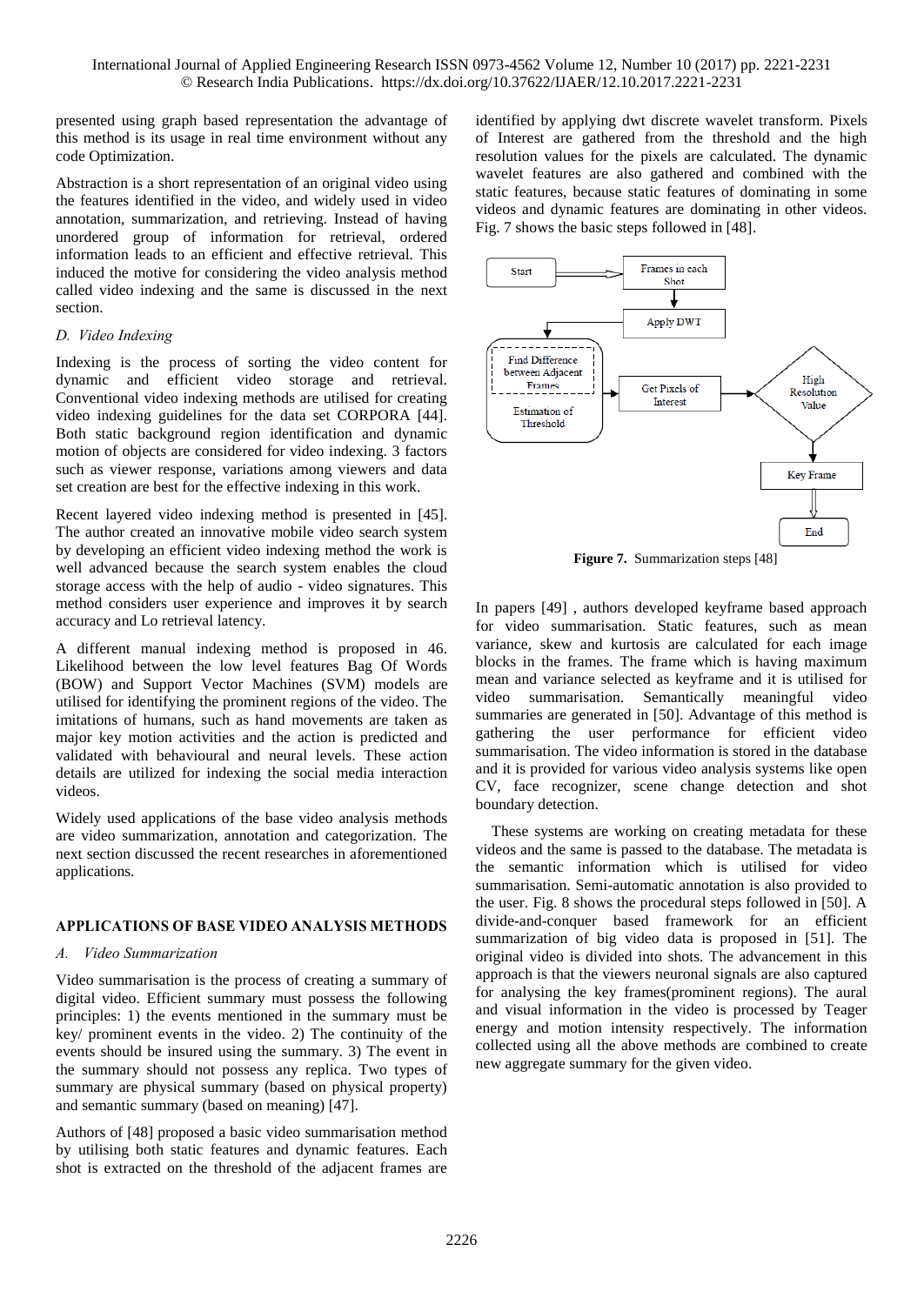

**Figure 8.** Semantically meaningful video summary [50]

This method outperforms than all other video summarisation methods. Fig. 9 shows the summarization process of the video. Graph-based hierarchical clustering method is used for computing video summary [52].



**Figure 9.** Summarization process of a video [51]

Initially, videos divided into video frames and they are group as clusters. The clusters are considered as connected components of a graph. Minimum spanning tree is calculated for the graphs and the summary is insured based on weight maps. Furthermore user preferences are also taken for producing the summary. These two summaries are compared and analysed to get the better summary. The steps are shown in Fig. 10.



**Figure 10.** Video Summarization steps [52]

Low level feature is identified by [53], namely heterogeneity image patch (HIP) index. In all the images, different image patches are presented. HIP Curve for all frames' HIP indices are identified for a video using the entropy based method. The summary is generated based on the HIP Curve and the advantage of this method is its lowest complexity.

#### **COMPARISIONS**

The features, Feature representation methods and Video analysis methods for various recent research works are mentioned in Table 1. Variants of Static features such as HOG, HIP, Spare feature points are majorly used by most of the recent works. Motion histograms, Motion descriptors are some of the features utilized by several recent research works. But, Semantic feature is majorly used for big video analysis work, since it provides the generic representation, which leads to fast and efficient data retrieval.

The video analysis methods are taken based on the domain and application of the work. In most of the recent papers related to big video data, a specific framework is designed for efficient storage and retrieval. The user feedback and satisfaction analysis are also taken for automatic semantic updation. Even though, semi-automatic semantic annotation and automatic updation are possible in big video retrieval, the works are limited to particular domain such as transportation, web movies, web news, etc.

Based on the wide literature survey, we can say that there are very less works were done on big video storage and retrieval. So, there are plenty of opportunities available in this field such as dimensionality reduction in features, various feature representation methods and video analysis methods. An efficient storage and retrieval framework for big video data can be designed by combining the aforementioned methods in future.

### **CHALLENGES AND OPPORTUNITIES**

Although several progresses have been made in the past years, the current video analysis techniques for big video storage and retrieval are not satisfactory. The major challenge is selecting the features such as mathematical low-level features and the high-level semantic features.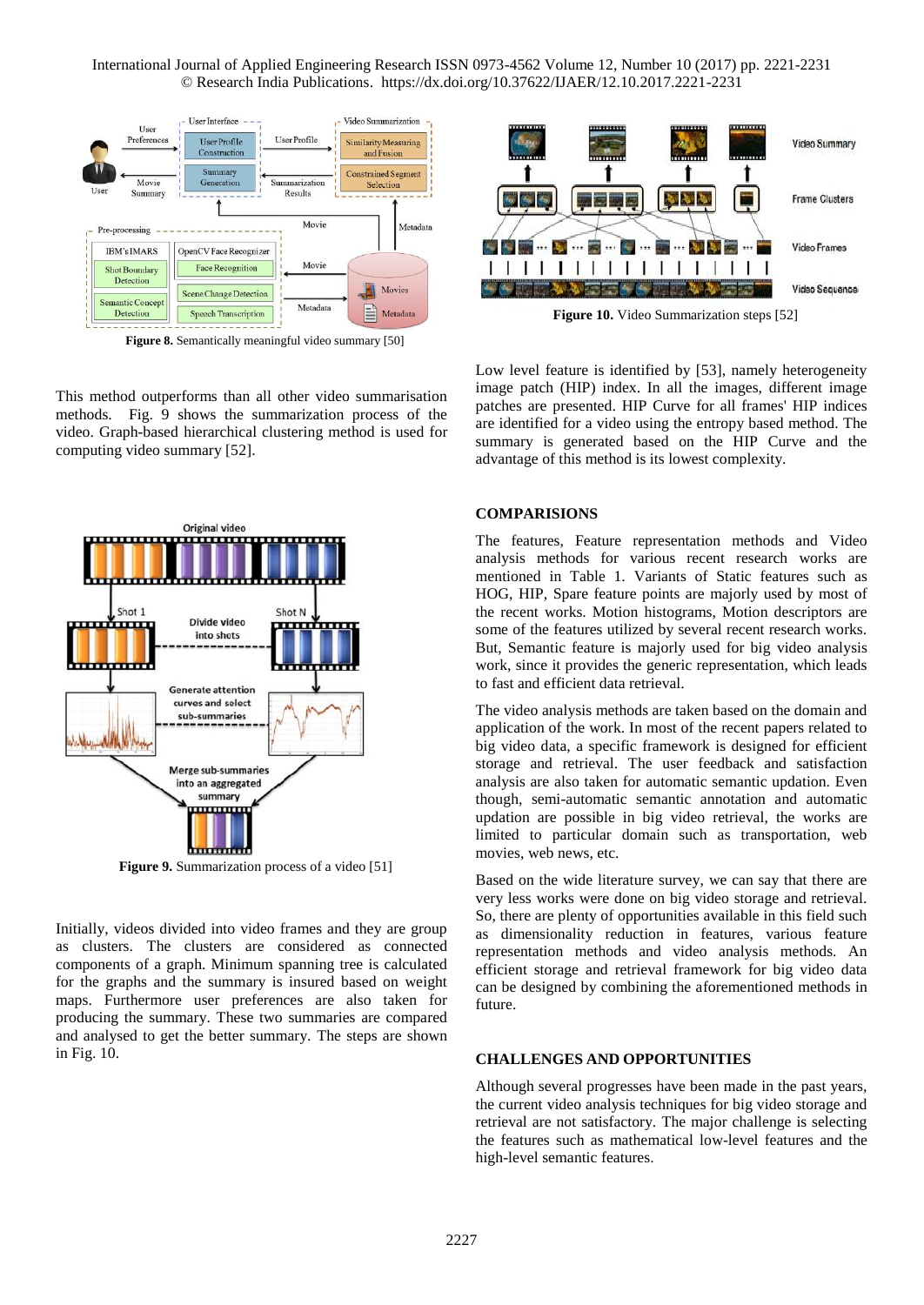| TABLE 1: COMPARISON OF VARIOUS RESEARCH WORKS |                                                                 |                                                                                                          |                                                    |                                               |
|-----------------------------------------------|-----------------------------------------------------------------|----------------------------------------------------------------------------------------------------------|----------------------------------------------------|-----------------------------------------------|
| <b>Reference</b>                              | <b>Features</b> used                                            | <b>Feature Representation method</b>                                                                     | Video analysis<br>method/application used          | <b>Applied</b><br>on Big<br>data?<br>(Yes/No) |
| $[11]$                                        | Static feature -Color, HOG                                      | CNN based representation                                                                                 | Video Categorization                               | No                                            |
| $[17]$                                        | Motion feature                                                  | CNN based representation                                                                                 |                                                    | N <sub>0</sub>                                |
| $[44]$                                        | Motion feature- Audio and Visual                                | Circular and One                                                                                         | Indexing,<br>Video<br>Video                        |                                               |
|                                               |                                                                 | Dimensional Model                                                                                        | Annotation                                         | N <sub>o</sub>                                |
| $[45]$                                        | <b>Motion</b> features                                          | audio-video descriptors                                                                                  | Video Indexing                                     | Yes                                           |
| [53]                                          | Static feature - HIP index                                      | Affinity matrix                                                                                          | Video Summarization                                | N <sub>o</sub>                                |
| [1]                                           | Semantic feature                                                | Semantic Based Representation Model - Video<br><b>Structural Description Technology</b>                  | Video Annotation                                   | Yes                                           |
| $[3]$                                         | Motion feature-block features                                   | Block coding units                                                                                       | Video Segmentation                                 | Yes                                           |
| $[27]$                                        | Semantic feature                                                | Ontology                                                                                                 | <b>Video Annotation</b>                            | Yes                                           |
| $[28]$                                        | Semantic and Motion feature                                     | Ontology                                                                                                 | Video Annotation                                   | Yes                                           |
| $[29]$                                        | Semantic feature                                                | Topic model                                                                                              | Video Categorization                               | N <sub>o</sub>                                |
| $[34]$                                        | Static feature                                                  | Feature Relevance (FR) and active contours                                                               | Video Segmentation                                 | No                                            |
| $[35]$                                        | Motion Feature- Motion Orientation<br>Histogram                 | Adaptively Partitioned Block Representation                                                              | Video Segmentation                                 | N <sub>o</sub>                                |
| $[39]$                                        | Static feature - Sparse Feature<br>Points                       | <b>Feature Trajectory Labelling</b>                                                                      | Video Content Structuring                          | N <sub>o</sub>                                |
| $[46]$                                        | Static feature                                                  | <b>BOW</b> and 1-Class SVM models                                                                        | video indexing                                     | N <sub>o</sub>                                |
| $[48]$                                        | Static and Motion feature                                       | Wavelet features                                                                                         | Video Summarization                                | No                                            |
| [49]                                          | Static feature - Mean, Variance,<br>Skew and Kurtosis Histogram | Image - block based Representation                                                                       | Video Summarization                                | No                                            |
| $[50]$                                        | Semantic feature                                                | <b>Cosine Similarity</b><br>Metric                                                                       | Video Summarization, Semi-<br>Automatic Annotation | Yes                                           |
| $[31]$                                        | Motion feature - Motion Descriptor                              | L0 gradient minimization                                                                                 | Video Segmentation                                 | No                                            |
| $[32]$                                        | Static feature - pixels                                         | Gaussian mixture models, the Self Organizing<br>Maps                                                     | Video Segmentation                                 | N <sub>o</sub>                                |
| $[33]$                                        | Motion feature $-$ IP(Interest Points)<br>and its descriptor    | Self-Organized Maps (SOM)                                                                                | Video Segmentation                                 | N <sub>0</sub>                                |
| $[36]$                                        | Static feature-pixel                                            | Shortest Path Algorithm                                                                                  | video segmentation                                 | N <sub>o</sub>                                |
| [51]                                          | Motion feature – Audio and Video                                | Teager energy, instant amplitude, and instant<br>frequency, multi-scale contrast and motion<br>intensity | Video Summarization                                | Yes                                           |
| $[52]$                                        | Static feature - Global Descriptors -<br>Color Histogram        | <b>Bag Of Features (BOF)</b>                                                                             | Video Summarization                                | N <sub>0</sub>                                |
| [43]                                          | Static feature- Gray Scale Intensity                            | Guassian Representation                                                                                  | Video Abstraction                                  | Yes                                           |

If features are considered, most of the recent big video analysis techniques are based on temporal features of a specific domain. The features are extracted and represented with respect to the analysis method and the application used. Therefore, we envision that a new generic feature identification method is needed for all video analysis process.

But, for videos, there is no impressive performance reported using this approach. Designing a generic architecture for big video retrieval with suitable feature selection, feature representation and video analysis method is needed in this big data era. First, various neural network architectures were designed for big video analysis, but generic and common neural network architecture is not yet achieved; since videos have specific spatial-temporal characteristics. In addition, the architectures are based on sample data for their training phase, but samples are not enough to achieve architecture for analysing large amount of real time video data.

Second, various semantic based architectures were designed using ontology-based representation with recent advantages like the user preferences for better user satisfaction.

The deep learning approaches such has semantic representation, semantic feature extraction are becoming popular and may achieve a big hike on the video analysis performance by developing new semantic learning approaches that are suitable for big video storage and retrieval. Semantic learning has exhibited inspiring results on many fields including text analysis and image annotation.

Unfortunately, all of these architectures are domain or application based architectures. Therefore, designing a large, generic and well-defined ontology-based architecture is still a challenging opportunity in this field.

Moreover, results on video surveillance data are also much less because of the storage size and redundant data formats. In summary, there are two areas need to be investigated extensively. They are generic feature identification methods and generic semantic architecture design for big video analysis. The former is the base for all video analysis methods which leads to effective big video storage and retrieval. The later demands a smart design for achieving good performance in real-time applications.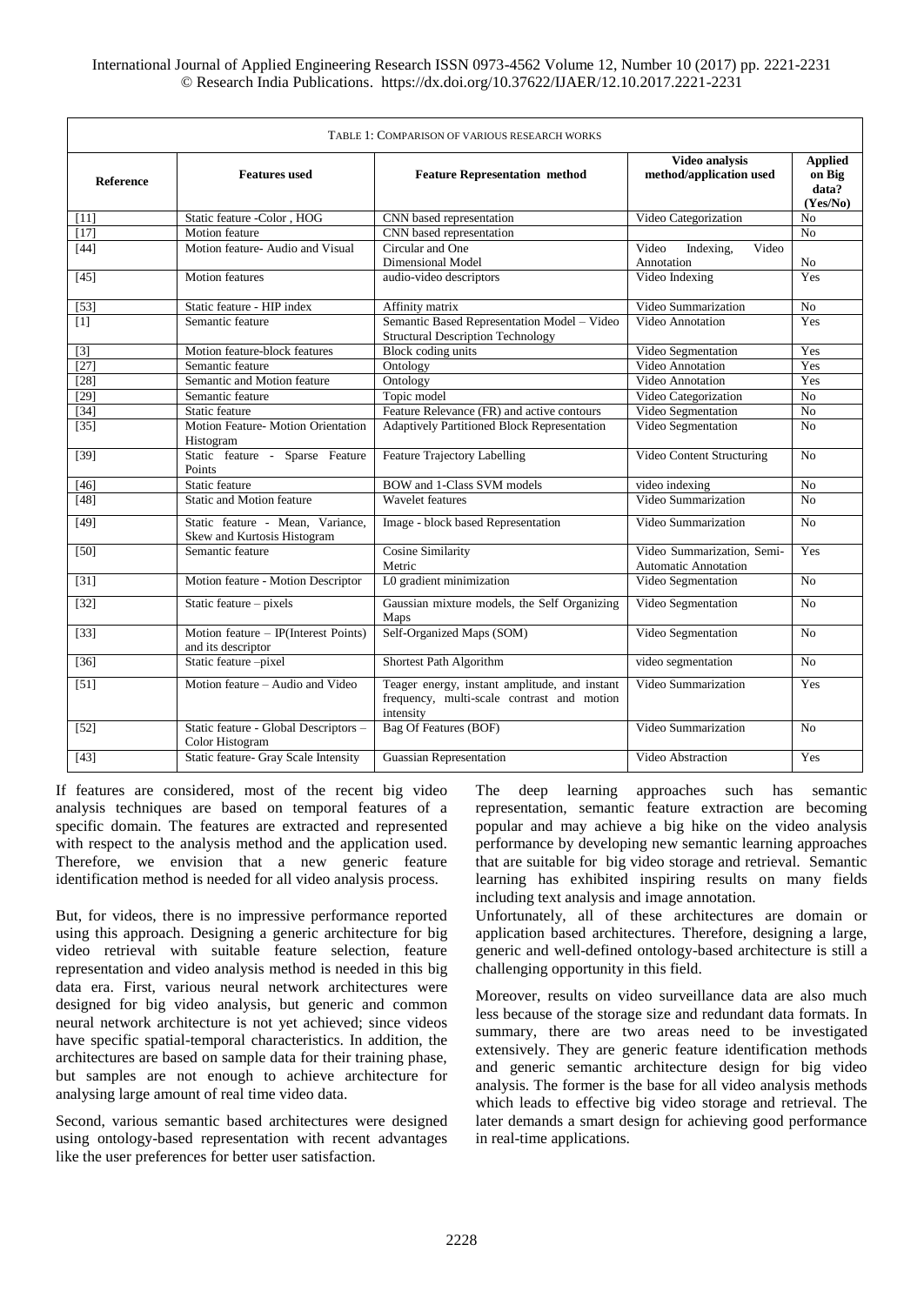#### **REFERENCES**

- [1] Z. Xu, , Y. Liu, L. Mei, C. Hu, and L. Chen, "Semantic based representing and organizing surveillance big data using video structural description technology," Journal of Systems and Software, vol. 102, pp. 217–225, Apr. 2015.
- [2] N. Skytland, Big data: What is NASA doing with big data today?, OpenNASA. Oct. 2012.
- [3] B. Dey and M. K. Kundu, "Efficient Foreground Extraction From HEVC Compressed Video for Application to Real-Time Analysis of Surveillance 'Big' Data," IEEE Trans. on Image Processing, vol. 24, no. 11, pp. 3574 – 3585, Nov. 2015.
- [4] M. Wang and H. Zhang, "Video Content Structuring," Scholarpedia, Vol. 4, no. 8, pp.9431, Aug.2009.
- [5] S.A. Karkanis, D.K. Iakovidis, D.E. Maroulis, D.A.Karras and M.Tzivras, "Computer-aided tumor detection in endoscopic video using color wavelet features," IEEE Trans. on Info. Tech. in Biomedicine, 2003, vol. 7, no. 3, pp. 141 - 152, Sept. 2003.
- [6] J.Kim, and T.Chen, "Combining static and dynamic features using neural networks and edge fusion for video object extraction, Vision, Image and Signal Processing," IEE Proceedings - Vision, Image and Signal Processing, vol.150 , no.3, pp. 160 – 167, Jun. 2003.
- [7] N. Dalal, and B. Triggs, "Histograms of oriented gradients for human detection," in IEEE Computer Society Conference on Computer Vision and Pattern Recognition (CVPR), San Diego, CA, USA, 2005, Vol. 1, pp. 886 - 893.
- [8] D. G. Lowe, "Distinctive image features from scaleinvariant keypoints," Int. Journal of Computer Vision, Vol 60, no 2 , pp 91-110, Nov.2004
- [9] G. G. LakshmiPriya, and S. Domnic, "Video Cut Detection using Dominant Color Features" in Proc. of the First Int. Conf. on Intelligent Interactive Technologies and Multimedia, New York, NY, USA, 2010, pp. 130-134.
- [10] J. Deng, W. Dong, R. Socher, L. J. Li, K. Li, and L. F. Fei, "Image Net: A large-scale hierarchical image database," in proc. of IEEE Conf. on Computer Vision and Pattern Recognition (CVPR), Miami, FL, 2009, pp. 248 - 255.
- [11] M. Jain, J. Van Gemert, and C. G. M. Snoek, "University of Amsterdam at thumos challenge 2014," 2014.
- [12] R. Nevatia, J.Hobbs, R.Bolles, and J.Smith, "VERL: an ontology framework for rep- resenting and annotating video events," IEEE Multimedia, Vol.12 issue-4, pp.76– 86, oct. 2005.
- [13] A. Bagdanov, M.Bertini, A. Del Bimbo, C.Torniai, G.Serra, "Semantic annotation and retrieval of video events using multimedia ontologies," in Proc. of IEEE International Conference on Semantic Computing, Irvine, CA, 2007, pp. 713 – 720.
- [14] L. Bai, S. Lao, G. Jones, and A. Smeaton, "Video semantic content analysis based on ontology," in Proc. of the 11th Int. Machine Vision and Image Processing Conference, pp. 117–12, 2007.
- [15] I. Laptev, M. Marszalek, C. Schmid, and B. Rozenfeld, "Learning realistic human actions from movies," in IEEE Conf. on Computer Vision and Pattern Recognition (CVPR), Anchorage, AK, 2008, pp. 1-8.
- [16] H. Wang and C. Schmid, "Action recognition with improved trajectories," in proc. of IEEE International Conference on Computer Vision (ICCV), Sydney, NSW,  $2013$  pp.  $3551 - 3558$ .
- [17] K. Simonyan and A. Zisserman, "Two-stream convolutional networks for action recognition in videos," in Proc. of Twenty-eighth Annual Conference on Neural Information Processing Systems (NIPS), Montreal, CA, 2014.
- [18] S. Umesh, and R. Sinha, "A Study of Filter Bank Smoothing in MFCC Features for Recognition of Children's Speech," IEEE Transactions on Audio, Speech, and Language Processing, vol. 15, pp.2418 – 2430, Nov. 2007
- [19] Y.G. Jiang, X. Zeng, G.Ye, S. Bhattacharya, D. Ellis, M. Shah, and S.F. Chang, "Columbia-ucf trecvid2010 multimedia event detection: Combining multiple modalities, contextual concepts, and temporal matching," in TREC video Retrieval Evaluation workshop 2010, TRECVid, 2010.
- [20] M. Donderler, E. Saykol, U. Arslan, O. Ulusoy, and U. Gudukbay, "Bilvideo: design and implementation of a video database management system," Multimedia Tools and Applications, vol.27, no. 1, pp.79–104, Sept.2005.
- [21] T. Sevilmis, M.Bastan, U.Gudukbay, O.Ulusoy, "Automatic detection of salient objects and spatial relations in videos for a video database system," Image and Vision Computing Vol.26 no. 10, pp. 1384–1396, oct. 2008.
- [22] J. Fan, W.Aref, A.Elmagarmid, M.Hacid, M.Marzouk, and X.Zhu, "Multiview: multilevel video content representation and retrieval," Journal of Electronic Imaging, vol. 10, no. 4, pp. 895–908, Oct. 2001.
- [23] J. Fan, A. Elmagarmid, X. Zhu, W. Aref, and L.Wu, "Classview: hierarchical video shot classification, indexing, and accessing," IEEE Transactions on Multimedia, vol.6, no. 1, pp. 70–86, Feb. 2004.
- [24] M. Marszalek, C. Schmid, and M.Inria, "Semantic hierarchies for visual object recognition," in Proc. . IEEE Conference on of Computer Vision and Pattern Recognition, Minneapolis, MN , 2007, pp. 1-7.
- [25] U. Akdemir, P.Turaga, R.Chellappa, "An ontology based approach for activity recognition from video," in Proceedings of the ACM International Conference on Multimedia, pp. 709–712, 2008.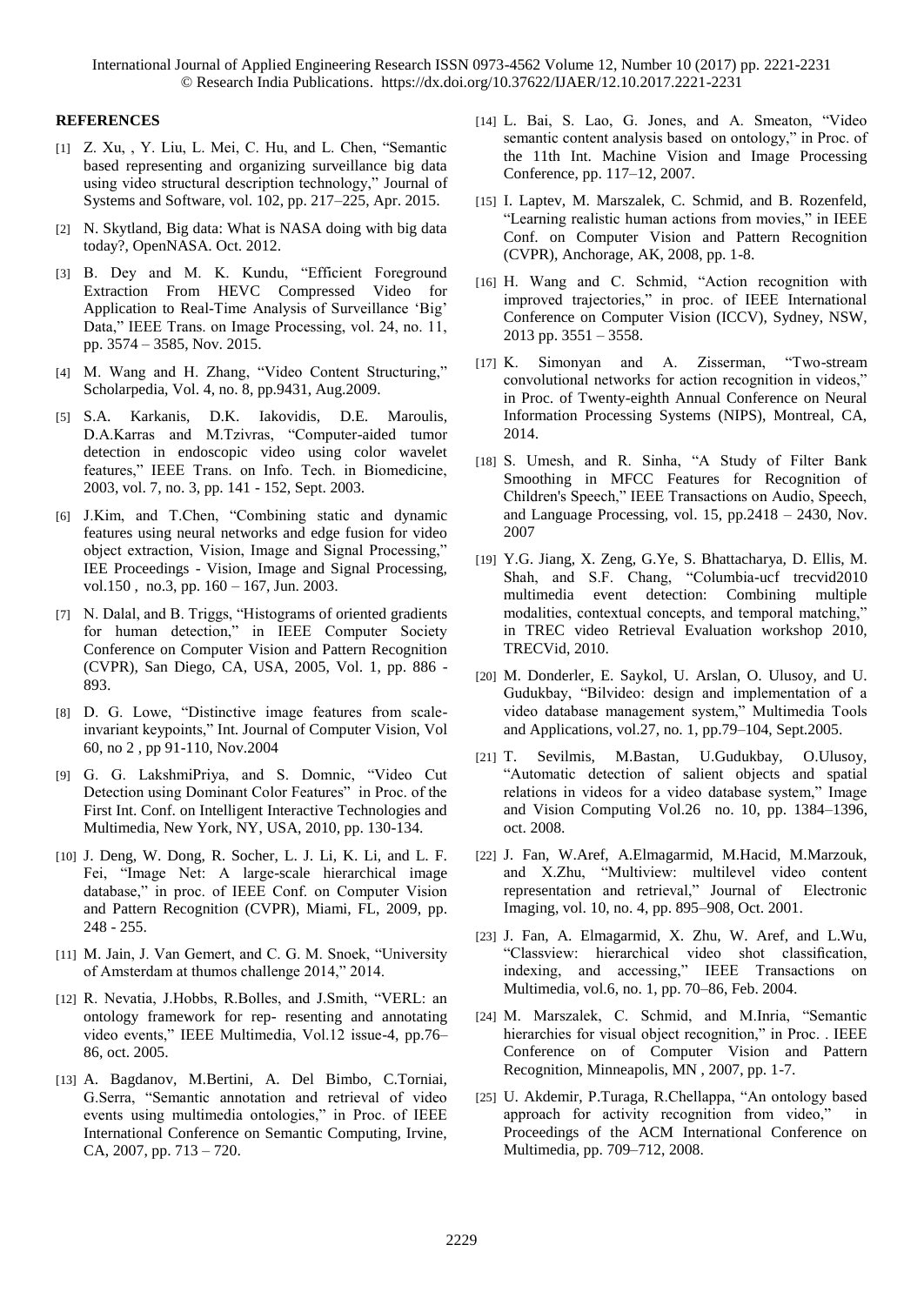- [26] B. Yao, X. Yang, L. Lin, M. Lee, S. Zhu, "I2T: image parsing to text description," Proc. of IEEE, vol. 98, no. 8, pp.1485–1508, Jun. 2010.
- [27] K. Guo, R. Zhang, L. Kuang, "TMR: Towards an efficient semantic-based heterogeneous Transportation media big data retrieval," Neurocomputing, submitted for publication. 2015.
- [28] K. Guo, W. Pan, M. Lu, X. Zhou, J. Ma, "An effective and economical architecture for semantic based heterogeneous multimedia big data retrieval," The Journal of Systems and Software, vol.102, pp. 207–216, Apr. 2015.
- [29] R. F. Beltran, F. Pla, "Incremental probabilistic Latent Semantic Analysis for video retrieval," Image and Vision Computing, Vol. 38, no. C, pp. 1-12, Jun. 2015
- [30] N. Dimitrova, L. Agnihotri, M. Barbieri, H. Weda, "Reference Work Entry: Video Segmentation," Encyclopedia of Database Systems, pp 3308-3313, 2009, Available: http://link.springer.com/referenceworkentry/ 10.1007%2F978-0-387-39940-9\_442.
- [31] X. Cheng, Y. Fen, M. Zeng, X. Liu, "Video segmentation with L0 gradient minimization," Computers &Graphics Vol.54, pp. 38–46, Feb. 2016.
- [32] K. K. Delibasis, T. Goudas, I. Maglogiannis, "A novel robust approach for handling illumination changes in video segmentation Engineering Applications of Artificial Intelligence," Vol.49 pp. 43–60 Mar.2016.
- [33] G. R. Alonso, M. I. C. Murguía, "Auto-Adaptive Parallel SOM Architecture with a modular analysis for dynamic object segmentation in videos," Neuro Computing, Vol. 175, Part B, no. 29, pp. 990–1000, Jan. 2016.
- [34] M. S. Allili and D. Ziou, "Likelihood-based feature relevance for figure-ground segmentation in images and videos," Neuro Computing, Vol. 167, no.1, pp. 658–670, Nov. 2015.
- [35] S. Lee, N. Kim, K. Jeong, I. Paek, H. Hong and J. Paik, "Multiple moving object segmentation using motion orientation histogram in adaptively partitioned blocks for high-resolution video surveillance systems," Optik - International Journal for Light and Electron Optics, Vol. 126, no. 19, pp. 2063–2069, Oct. 2015.
- [36] X. Cao, F. Wang, B. Zhang, H. Fu, C. Li, "Unsupervised pixel-level video foreground object segmentation via shortest path algorithm," Neuro computing Vol. 172, no.8, pp. 235–243, Jan. 2016.
- [37] M. Wang and H. Zhang, "Video Content Structuring," Scholarpedia, Vol. 4 no.8, pp. 9431, 2009. Available: http://www.scholarpedia.org/article/Video\_Content\_Struc turing
- [38] X. Zhu, X. Wu, J. Fan, A. K. Elmagarmid and W. G. Aref, "Exploring video content structure for hierarchical summarization," Multimedia Systems, Vol. 10, no. 2, pp. 98–115, Aug. 2004.
- [39] K. Li, J. Wang, H. Wang, and Q. Dai, "Structuring Lecture Videos by Automatic Projection Screen Localization and Analysis," IEEE Transactions on Pattern Analysis and Machine Intelligence, Vol. 37, no. 6, pp. 1233 – 1246, Jun 2015.
- [40] B. T. Truong and S. Venkatesh, "Video Abstraction: A Systematic Review and Classification," ACM Transactions on Multimedia Computing, Communications and Applications, Vol. 3, no. 1, Article 3, Feb. 2007.
- [41] Y. Li, T. Zhang and D. Tretter, "An overview of video abstraction techniques," 2001. Available: http://www.hpl.hp.com/techreports/2001/HPL-2001- 191.html
- [42] S. L. Zhai, B. Luo, J. Tang and C. Y. Zhang, "Video Abstraction Based On Relational Graphs," in Proc. of Fourth International Conference on Image and Graphics (ICIG 2007), Sichuan, 2007, pp. 827 - 832.
- [43] P. Zhang, T. Zhuo, Y. Zhang, L. Xie and D. Tao, "Realtime tracking-by-learning with high-order regularization fusion for big video abstraction," Signal Processing, submitted for publication.
- [44] M. Soleymani, M. Larson, T. Pun and A. Hanjalic, "Corpus Development for Affective Video Indexing," IEEE Transactions on Multimedia, vol. 16, no. 4, pp. 1075 - 1089, Jun 2014.
- [45] W. Liu, T. Mei, and Y. Zhang, "Instant Mobile Video Search with Layered Audio-Video Indexing and Progressive Transmission," IEEE Transactions on Multimedia, Vol. 16, no. 8, pp. 2242 – 2255, Dec. 2014.
- [46] E. Delaherche, G. Dumas, J. Nadel, M. Chetouani, "Automatic measure of imitation during social interaction: A behavioral and hyper scanning-EEG benchmark," Pattern Recognition Letters Vol. 66 pp. 118–126, Nov. 2015.
- [47] "Video Summarization Summary, Events, Create, and Class - JRank Articles," Available: http://encyclopedia.jrank.org/articles/pages/6930/Video-Summarization.html
- [48] J. Kavitha, Dr. P. A. J. Rani, "Static and Multiresolution Feature Extraction for Video Summarization," Procedia Computer Science, Graph Algorithms, High Performance Implementations and Its Applications ( ICGHIA 2014 ), Vol. 47 pp. 292 – 300, 2015.
- [49] P. S. Jadhava and D. S. Jadhav, "Video Summarization using Higher Order Color Moments," Procedia Computer Science, International Conference on Advanced Computing Technologies and Applications (ICACTA) Vol.45 pp. 275 – 281, 2015.
- [50] R. Kannan, G. Ghinea, S. Swaminathan, "What do you wish to see? A summarization system for movies based on user preferences," Information Processing and Management, Vol. 51. pp. 286–305, May 2015.